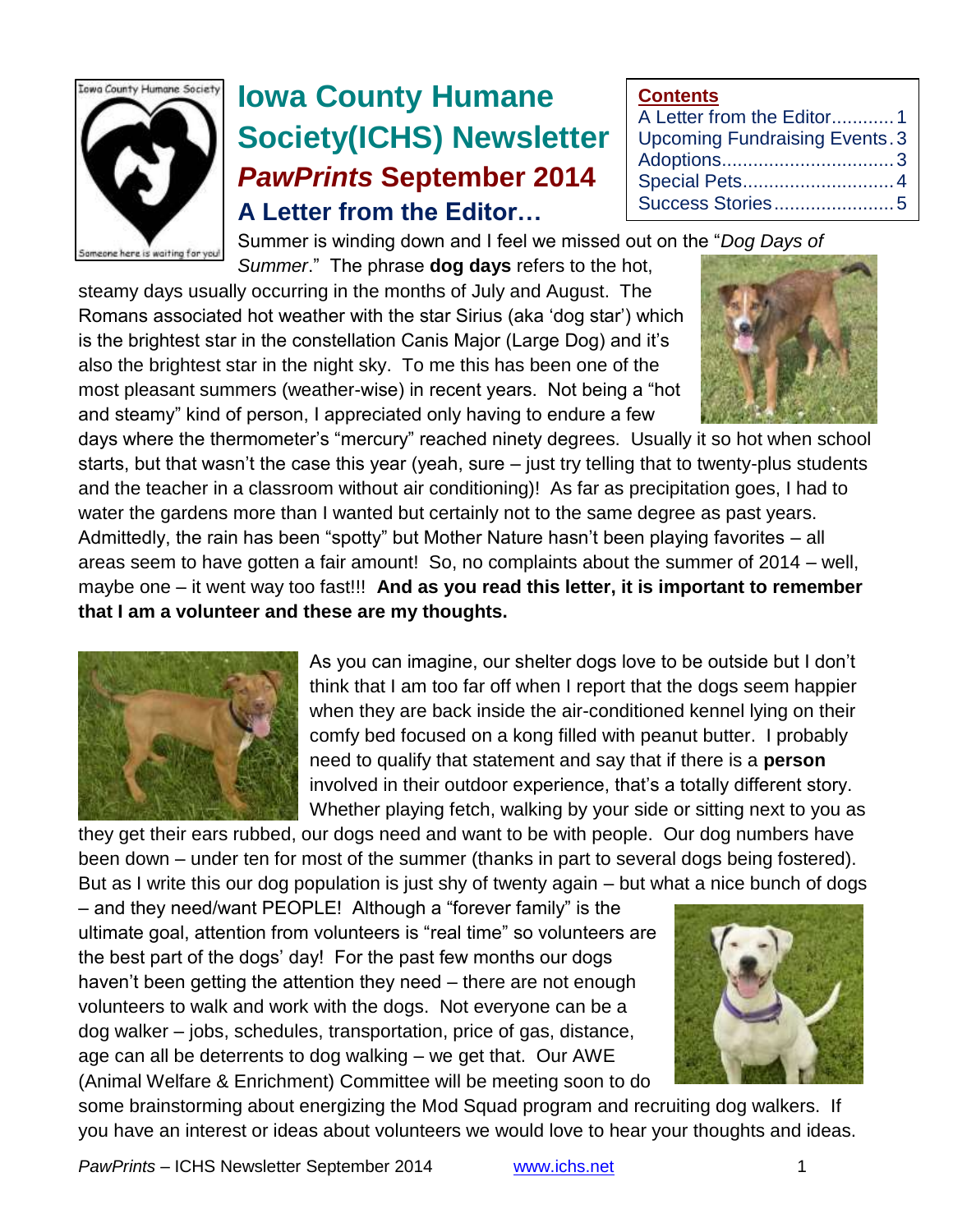

The number of cat adoptions has been incredible but as usual the majority of the adoptions have been kittens (the older kitties can't compete when it comes to those playful, irresistible kittens). And as I have said many times it is so important to get the kittens adopted – it is always unfortunate to see the cute kittens turn into gangly "teenagers" knowing that it will be harder for them to find a family. We had a lot of kittens come through our doors in 2013 but there have been many more this year. There are so many stray

cats and no wonder – it is estimated that one unspayed cat and her offspring can reproduce up to 420,000 kittens in 7 years! Now we know that all of these cats don't survive long in the wild but cut this number in half or even fourths and yes – that would certainly explain why there are so many stray cats!!! People have been calling and inquiring about "low cost" sterilization programs. The best bet had been the DCHS Cat Spay & Neuter Clinic in Mount



Horeb but that clinic is currently going through a "restructuring phase" and will hopefully reopen to the public soon. ICHS's Community Assistance Program has a long-term goal of implementing a "low cost spay and neuter" program. We're working on it! But once we get the program up and running, it has to be sustainable which will mean continued 'designated benefits' to keep the program going. Again, volunteers will be needed.

Lastly I just want to update you on what the Buildings and Grounds Committee has been up to. We are pretty excited about what we are working towards. As many of you are aware, we have some "dead" furnaces and a couple of those that still work are on their "last legs." A main goal of our committee is to reduce our energy costs – obviously to save the shelter money but we also want to be environmentally friendly. We have been discussing/researching whether to start replacing furnaces or to insulate. Now you may recall that there was significant insulating done two years ago, but that was insulation added above the ceiling. We are proposing that the roof and walls need to be insulated as well. By adding insulation there is also the potential to get greater incentives from the *Focus on Energy* program – more so than by replacing the old furnaces with new energy efficient furnaces. We will be making the decision soon – whether to insulate or not – and if we choose to go that route, volunteers will be needed for this HUGE project. We will also be constructing a dog quarantine room soon and will need help with that as well.

ICHS is a "volunteer-based" organization. With the exception of just a few staff, everyone else is a volunteer – from Board members to cat cuddlers to the kids who donate the coins in their piggy banks – this is an "everybody" effort. We can't help our animals without help from YOU!!!

### **If you have any suggestions or ideas about the content of ICHS PAWPRINTS, please contact me, Terri Davis at [roadhogbiker@gmail.com](mailto:roadhogbiker@gmail.com)**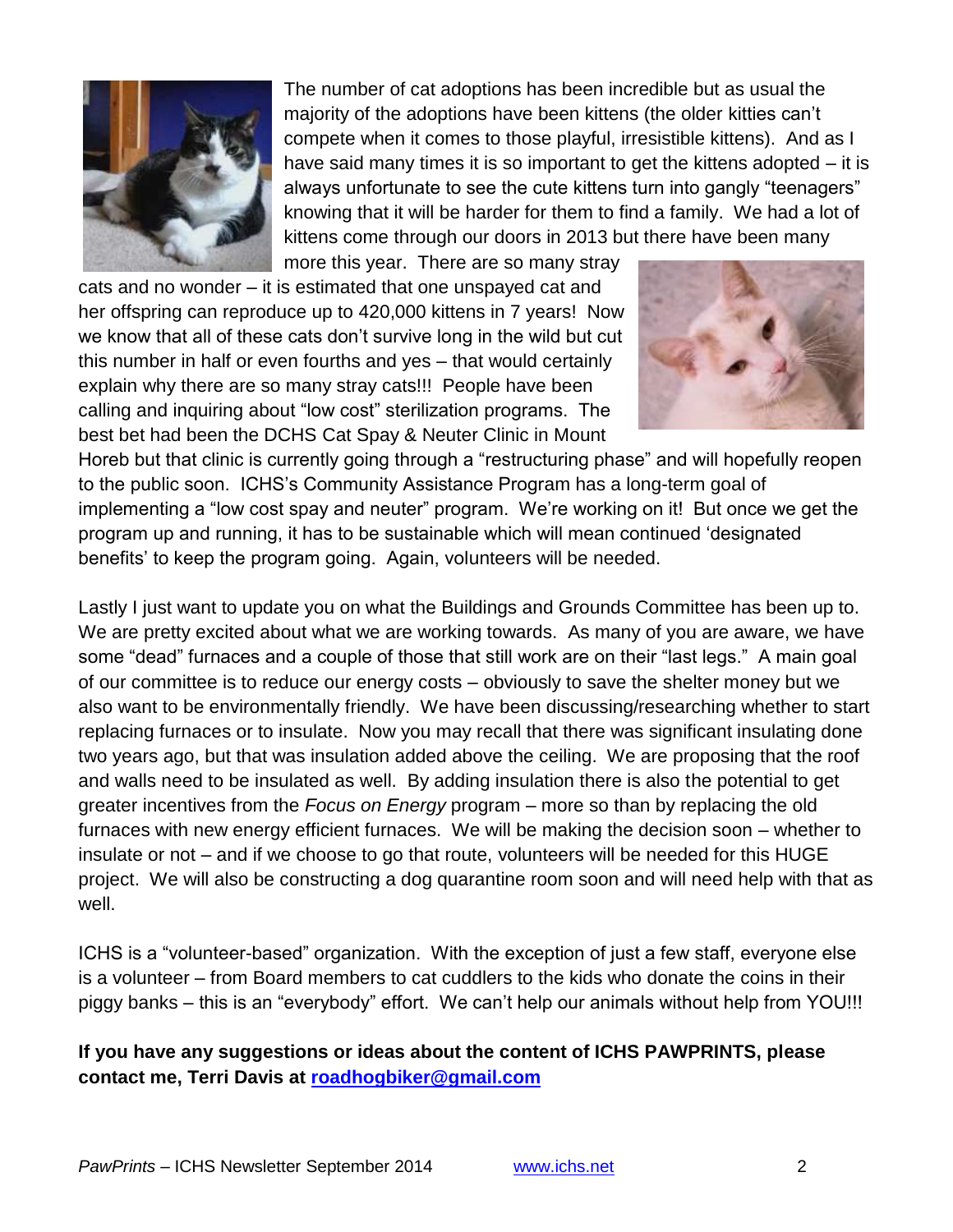### **Upcoming Fundraising Events**

Just a reminder that ICHS is always looking for volunteers to help with the planning and implementation of our fundraisers. Our goal is to have enough volunteers so that each individual would only have to help plan and work at one event per year. So…if you would like to get involved with the planning and organizing of this year's fundraisers, please contact the shelter at ichs.net for more details. We hope to hear from you!!! Also, please check the website and click on the link to find out what our 'immediate/specific volunteer needs' are and see how you can help!

### **Furry 5K Run and Dog Jog**

This past spring would have been our 6<sup>th</sup> annual "Paws Fur a Cause" event. This event began when a group of Dodgeville High School students/volunteers wanted to help ICHS and decided on a run/walk. It was a success right from the start! Because of Iowa County's approval of an ordinance regulating special events (that occur on the highways), there was not enough time to put a 5K Run & Walk together for the 2014 spring. So we changed the name and moved this year's run/walk to October. Runners and walkers, please join us on **Saturday, October 18th** for the  $1<sup>st</sup>$  Furry 5K. Check the ICHS website for details and online registration. BTW – the winner of the **Poppin' Paws Popcorn Contest** will be announced at the end of the race.

### **Dodger Bowl Event**

For the past several years ICHS has held a fundraiser at the Dodger Bowl in Dodgeville on the 2 nd Sunday in November. This year the 2nd Sunday will be **November 9th**. See you there – OK so the Fundraising Committee is still organizing the event and I don't know what it is – but I'm sure we will all have a GREAT time and it's all for a GREAT cause! $\odot$  Please watch for more info regarding this event.

| <b>July Cats</b>                                                               |                | <b>August Cats</b> |               |                     | <b>July Dogs</b>   |  |  |
|--------------------------------------------------------------------------------|----------------|--------------------|---------------|---------------------|--------------------|--|--|
| Fozzie <sup>°</sup>                                                            | $Quigley\odot$ | Randi*             | Reyna*        | Silla*              | Hope               |  |  |
| Margo $\odot$                                                                  | Peppi*         | Silvia*            | Wesley*       | Ava*                | <b>Buzz</b>        |  |  |
| Mandy $\odot$                                                                  | Callie*        | Ella*              | Abigail*      | Wren*               | Lilly              |  |  |
| Fern <sup>*</sup>                                                              | Pixie          | Emery              | <b>Spooks</b> | Camilla*            | Lucy               |  |  |
| Rita*                                                                          | Ernest         | Meeker*            | Shadow        | Mr. Tickles $\odot$ | Lucky $\odot$      |  |  |
| Raven*                                                                         | Maxwell        | Gus                | Hippie        | Cheech*             | Padfoot            |  |  |
| Cameron                                                                        | Skylar*        | Rowan*             | Watson        | Chong <sup>*</sup>  | <b>Neil</b>        |  |  |
| Stan*                                                                          | Jackson*       | Clarke*            | Rakiya*       | Taco*               |                    |  |  |
| Regan*                                                                         | Antoine*       | Viola $\odot$      | <b>Norris</b> | Dragonfly*          | <b>August Dogs</b> |  |  |
| Paige                                                                          | Davis*         | Poly*              | Pauline       | <b>Martin</b>       | Sterling           |  |  |
| Prim                                                                           |                |                    |               |                     | Colby              |  |  |
| * - kitten                                                                     |                |                    |               |                     |                    |  |  |
| $\odot$ - special needs and/or having been an ICHS resident for a year or more |                |                    |               |                     |                    |  |  |

## **July & August Adoptions**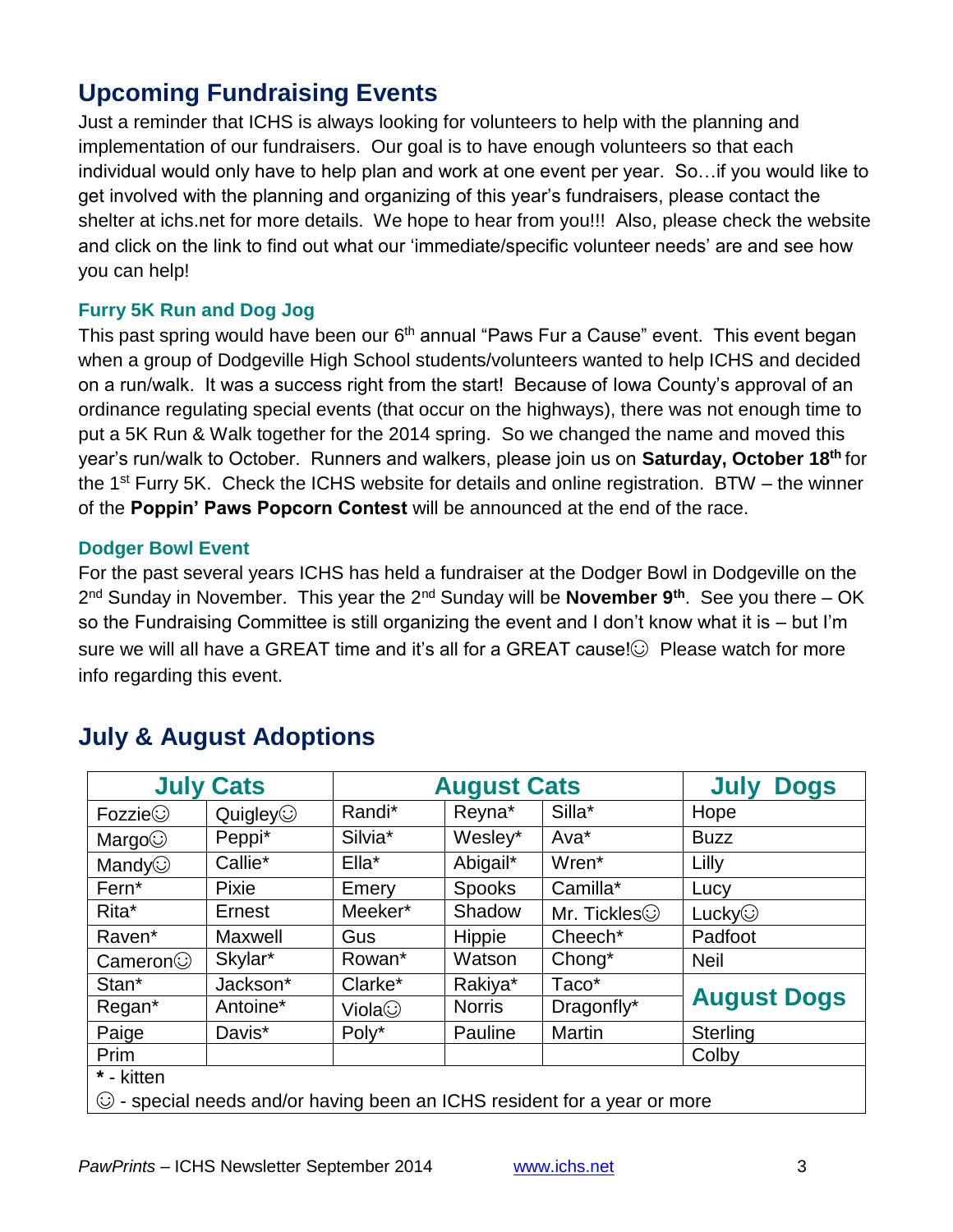### **Special Pets**

We all know that all animals are 'special' but the animals featured in this section are indeed special. These are 'special needs' animals. The special person/family who adopts one of these animals knows that this may/may not be the long-term relationship which we hope for when we open our hearts and homes to a new family member. These animals 'forever homes' with us may be just for a short time before they move on…But, nevertheless, these animals need a home and a loving family just as we all do. Are you possibly the family that could provide a home for one of these animals? If not, do you know of a family who could provide a loving home for these animals? If so, please come out to ICHS and find out more about these animals from the ICHS staff.

### **Limbo, Buzz, Grover & Jimi**



Our four FIV kitties are patiently waiting for someone to notice them. FIV cats are "normal" cats – it's just that these four kitties have a virus

(FIV) which affects their immune system – but slowly – over a period of years! So these kitties should live long and normal lives! **Limbo** is a good-looking gray guy who loves attention. **Buzz** was thought to be 'feral' when he first arrived at ICHS – but he was simply frightened. He now has the reputation of being "one of the sweetest and most loving cats in the building". Although handsome **Grover** has been at the shelter for a couple of months, I haven't gotten to know him well nor have I gotten well acquainted with **Jimi**. He also hasn't been with us long, but if he is as friendly as he is handsome, he is the cat for you! If it wasn't for the FIV+ sign on their cages, you wouldn't have a clue that these cats have FIV! Although we call these cats "special", there really are no special considerations when adopting them. They must be kept indoors. They may live with other cats since FIV is not easily passed between cats (it would be best if your other cat(s) are good-natured and amicable to a new pal). FIV is primarily spread by serious bite wounds so if you have other cats, it is important to properly introduce any of these four to the others (but you would do that with any cat that you bring home). It is also important to keep them free from stress so a quiet home would be best. Is it possible that YOU just might be the special family that these kitties are looking for? So… Limbo, Buzz, Grover and Jimi need homes!



#### **Lance & Wilbur**

Many of you are familiar with **Lance** and **Wilbur -** aka the "bromance boys"! These two are on the *Top Ten List* having been at ICHS way too long. These guys were adopted together last October, but unfortunately had to be returned as their family was no longer able to keep them. It was great to see them again but now…

they need a home. Both of these guys are FeLV. Like FIV, FeLV affects a cat's immune system and so the cat's ability to fight off bacteria, viruses and fungi is jeopardized which may contribute to other serious health problems. FeLV can also cause anemia and lymphoma (a type of cancer). FeLV-positive cats may live many years in a healthy state. There is no set life